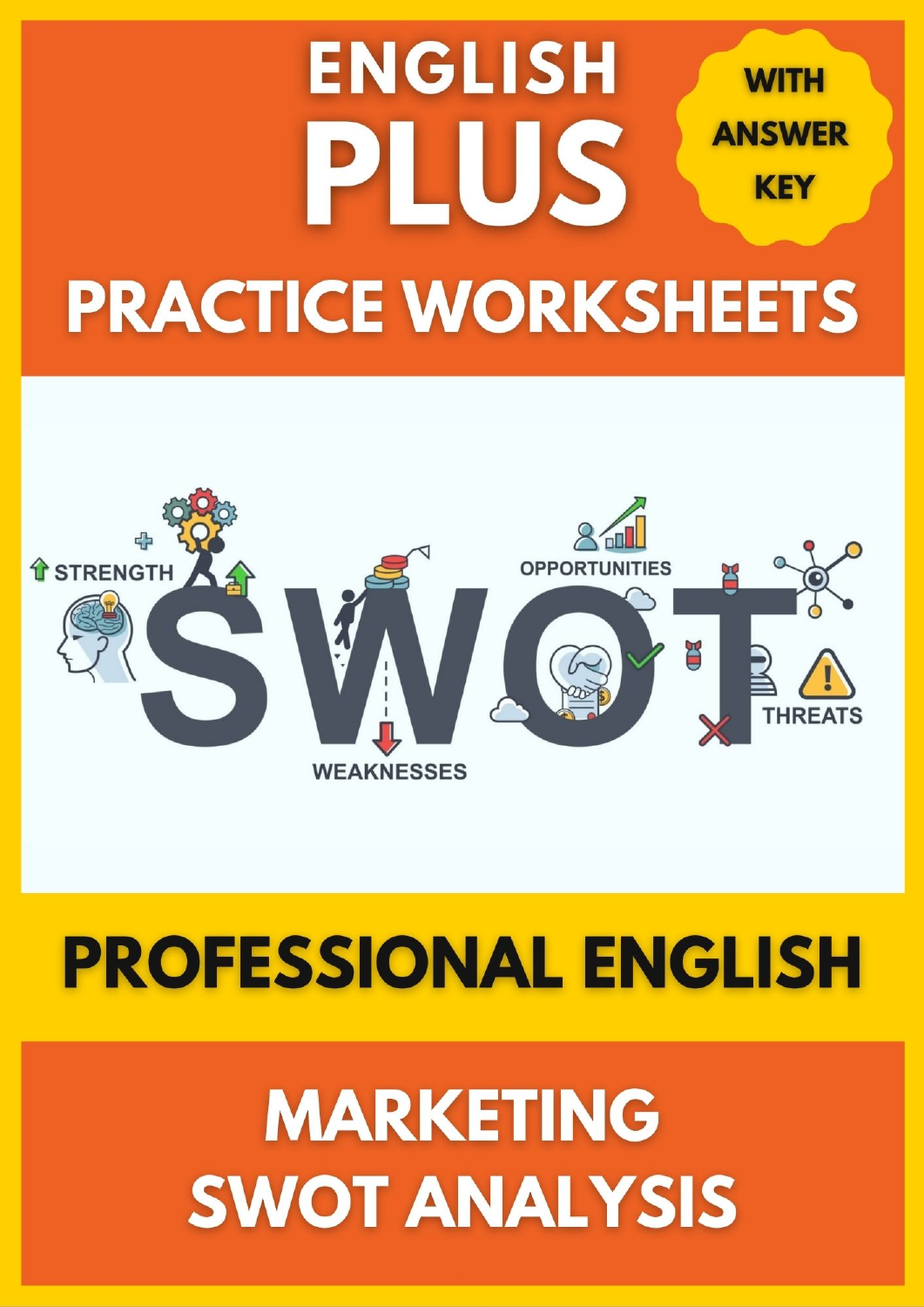## Professional English | Marketing | SWOT Analysis

### 1. **The extracts below are from a SWOT analysis. Do they describe strengths, weaknesses, opportunities or threats?**

**(A) Threats**

Competition is growing in this market, which could lead to a price war. There are now a lot of sites that offer the same service and product categories as Amazon. Amazon is a global brand but in some local markets the main competitor could be stronger and preferred by consumers.

**(B) Weaknesses**

Amazon has added a lot of new categories, but this may damage the brand. For example, offering automobiles may be confusing for customers. Due to increased competition, the offer is undifferentiated.

**(C) Opportunities**

In 2004 Amazon moved into the Chinese market. There is huge potential here, In 2005 Amazon launched a new loyalty program, AmazonPrime, which should maximize purchases from the existing client base.

**(D) Strengths**

Amazon is a global brand, operating in over fifty countries. It was one fo the first online retailers and today it has an enormous customer base. It has built on early successes with books, and now has product categories that include jewelery, toys and games, food and more. It has an innovative Customer Relationship Management program.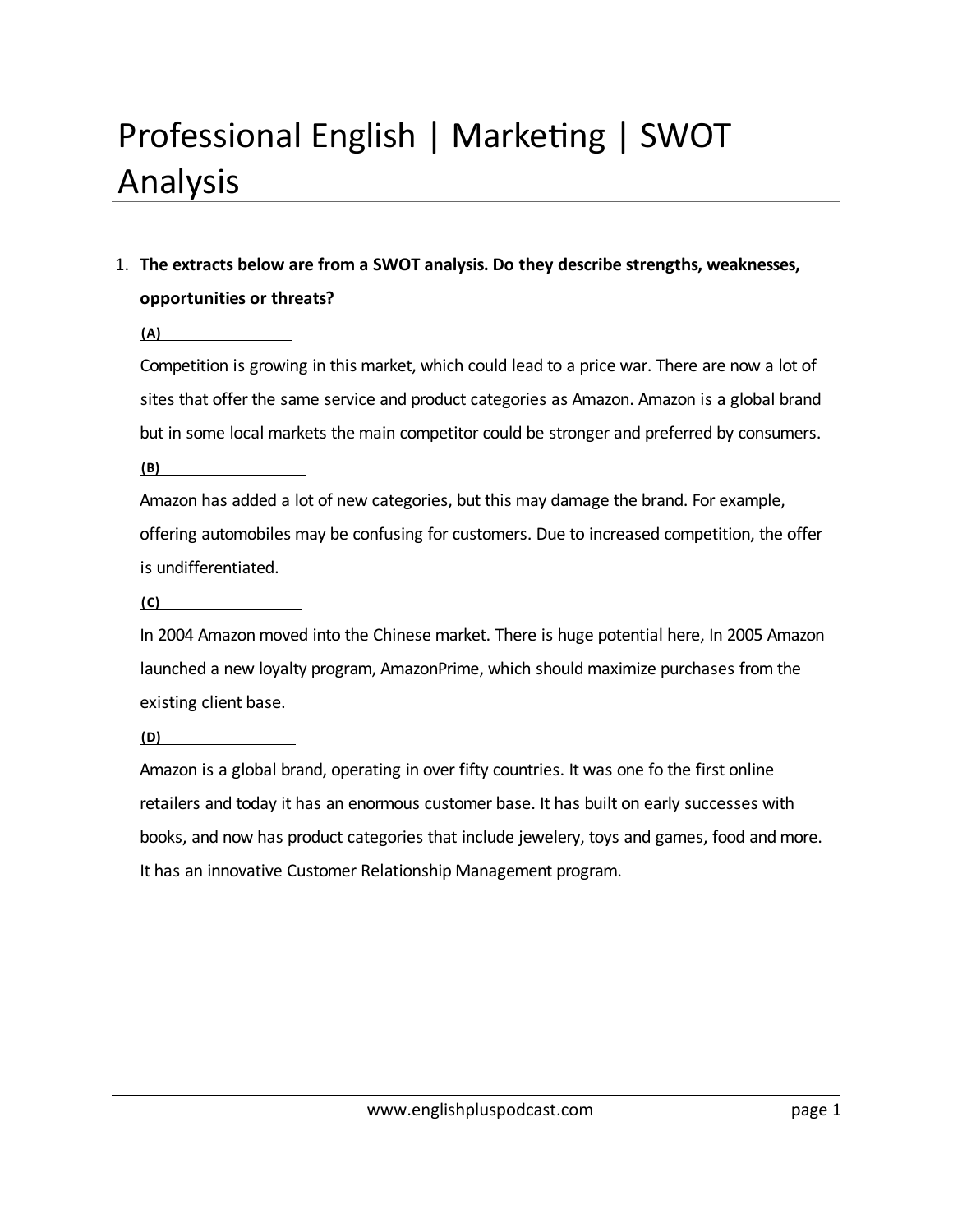#### 2. **complete the sentences below using words from the list.**

| Verb       | Noun        | Adjective   |  |
|------------|-------------|-------------|--|
| NА         | opportunity | opportune   |  |
| strengthen | strength    | strong      |  |
| threaten   | threat      | threatening |  |
| weaken     | weakness    | weak        |  |

- Currently, the company is under  $(A)$  **the** from its main competitors.
- In order to grow, the compnay will have to create new (B)  $\qquad \qquad$ , not just exploit existing **(C) stratge in the strength of the strengths** .
- We need to minimize (D) and (E) **we are all the session of the session of the session of the session of the session of the session of the session of the session of the session of the session of the session of the session**
- To remain ahead of the competition, we will need to anticipate (F) such as increased raw material costs.
- 3. Correct the mistakes using words and expressions you learned in the episode.
	- A. The brand is very strenghtened.
	- B. Today, competitor fears about health are one of the biggest threats to the processed food sector.
	- C. An unindifferentiated offer will weakness the company in the short term.
	- D. A clear opportunity is a gape in the market.
	- E. We may be threated by the emerging trend towards online shopping.
	- F. A war of prices has weakened our profitability.